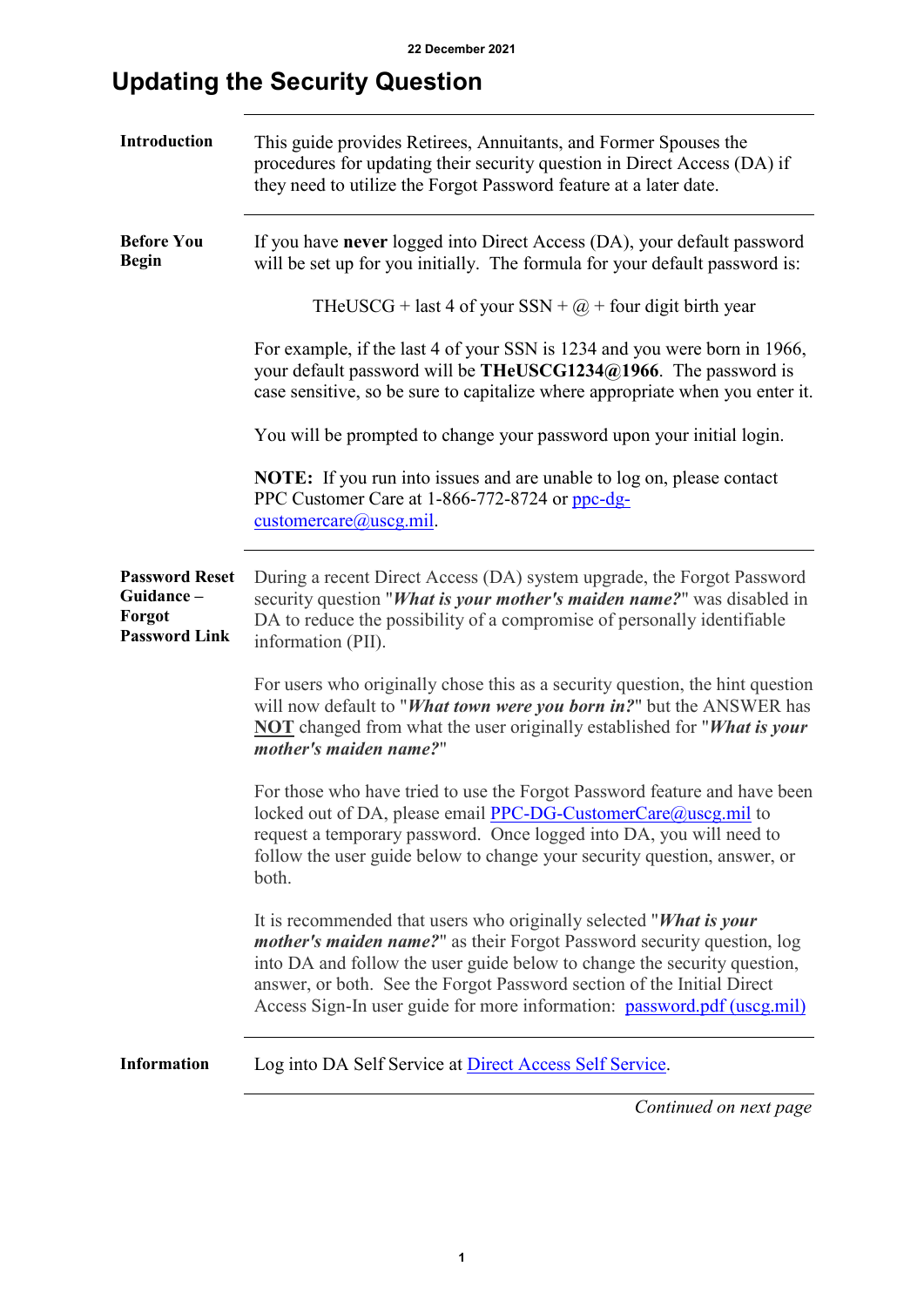# **Updating the Security Question,** Continued



| <b>Step</b>    | <b>Action</b>                                                              |  |  |  |  |  |  |  |  |
|----------------|----------------------------------------------------------------------------|--|--|--|--|--|--|--|--|
| $\mathbf{1}$   | Upon opening Direct Access (the link can be found on PPC's webpage), enter |  |  |  |  |  |  |  |  |
|                | your 7-digit Employee ID (Emplid) in the User ID field.                    |  |  |  |  |  |  |  |  |
|                |                                                                            |  |  |  |  |  |  |  |  |
|                | ORACLE <sup>®</sup>                                                        |  |  |  |  |  |  |  |  |
|                | <b>PEOPLESOFT</b>                                                          |  |  |  |  |  |  |  |  |
|                |                                                                            |  |  |  |  |  |  |  |  |
|                |                                                                            |  |  |  |  |  |  |  |  |
|                | User ID                                                                    |  |  |  |  |  |  |  |  |
|                | 7654321<br>$\vert x \vert$                                                 |  |  |  |  |  |  |  |  |
|                |                                                                            |  |  |  |  |  |  |  |  |
|                | Password                                                                   |  |  |  |  |  |  |  |  |
|                |                                                                            |  |  |  |  |  |  |  |  |
|                |                                                                            |  |  |  |  |  |  |  |  |
|                |                                                                            |  |  |  |  |  |  |  |  |
|                | Sign In                                                                    |  |  |  |  |  |  |  |  |
|                |                                                                            |  |  |  |  |  |  |  |  |
| $\overline{2}$ | Enter your password in the Password field. Click Sign In.                  |  |  |  |  |  |  |  |  |
|                |                                                                            |  |  |  |  |  |  |  |  |
|                | ORACLE <sup>®</sup>                                                        |  |  |  |  |  |  |  |  |
|                |                                                                            |  |  |  |  |  |  |  |  |
|                | <b>PEOPLESOFT</b>                                                          |  |  |  |  |  |  |  |  |
|                |                                                                            |  |  |  |  |  |  |  |  |
|                | User ID                                                                    |  |  |  |  |  |  |  |  |
|                |                                                                            |  |  |  |  |  |  |  |  |
|                | 7654321                                                                    |  |  |  |  |  |  |  |  |
|                |                                                                            |  |  |  |  |  |  |  |  |
|                | Password                                                                   |  |  |  |  |  |  |  |  |
|                |                                                                            |  |  |  |  |  |  |  |  |
|                |                                                                            |  |  |  |  |  |  |  |  |
|                | Sign In                                                                    |  |  |  |  |  |  |  |  |
|                |                                                                            |  |  |  |  |  |  |  |  |
|                |                                                                            |  |  |  |  |  |  |  |  |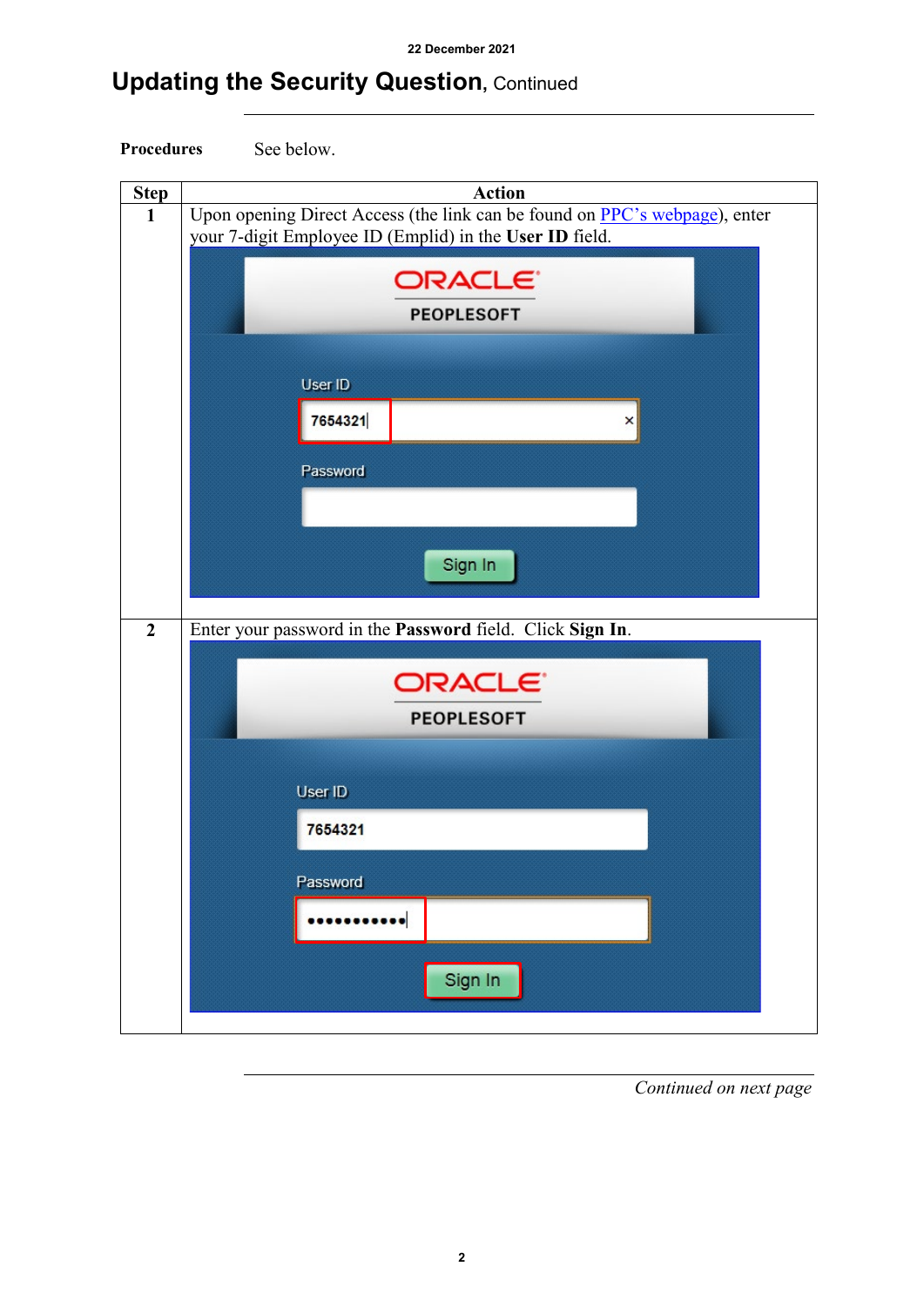### **Updating the Security Question,** Continued

**Procedures**,

continued

| <b>Step</b>             |                                                                                                                                                    | <b>Action</b>               |                                                                                                                                                                                 |  |  |  |  |  |  |
|-------------------------|----------------------------------------------------------------------------------------------------------------------------------------------------|-----------------------------|---------------------------------------------------------------------------------------------------------------------------------------------------------------------------------|--|--|--|--|--|--|
| 3                       | The Self Service Menu will display. Select Change My Password.                                                                                     |                             |                                                                                                                                                                                 |  |  |  |  |  |  |
|                         | <b>Self Service Message</b>                                                                                                                        |                             | 森木                                                                                                                                                                              |  |  |  |  |  |  |
|                         | <b>View My Payslip</b><br>This link will take you to a list of all available payslips to view and/or<br>download.                                  |                             | <b>View/Print My Year End Forms</b><br>Affirmative consent to receive only an electronic copy of Year-End Tax<br>Forms.                                                         |  |  |  |  |  |  |
|                         | View My 1099R<br>This link will take you to a list of all available 1099R tax documents to view<br>and/or download.                                |                             | <b>View/Change Mailing Address</b><br>View and make changes to your mailing address. PPC uses the mailing<br>address to send communications, payroll, and tax documents to you. |  |  |  |  |  |  |
|                         | <b>View/Change My Phone Numbers</b><br>Self-service users will use this link to view, add, or update their phones<br>numbers.                      |                             | <b>Change My EFT/Direct Deposit</b><br>This link will take you to view and/or change your EFT/Direct Deposit.                                                                   |  |  |  |  |  |  |
|                         | <b>Change My Delivery Options</b><br>This link will allow you to change delivery options for communications.                                       |                             | <b>Change My Voluntary Deductions</b><br>This link will take you to view, add, change, or stop your voluntary<br>deductions.                                                    |  |  |  |  |  |  |
|                         | <b>View/Change My Email Address</b><br>This link will take you to view and/or change your email addresses stored<br>in the Retired Payroll system. |                             | <b>Change My Password</b><br>This link will allow you to change your password and set your Forgot<br>Password security question/answer.                                         |  |  |  |  |  |  |
|                         | <b>View My Final Pay Beneficiary</b><br>Self-service users will use this link to view their Final Pay Beneficiaries                                |                             | Change My Federal & State Tax<br>Review or change your W-4 information.                                                                                                         |  |  |  |  |  |  |
|                         | <b>View/Print ACA Forms</b><br><b>View/Print ACA Forms</b>                                                                                         |                             |                                                                                                                                                                                 |  |  |  |  |  |  |
|                         |                                                                                                                                                    |                             |                                                                                                                                                                                 |  |  |  |  |  |  |
| $\overline{\mathbf{4}}$ |                                                                                                                                                    |                             | The Change Password page will display. Select My System Profile from the                                                                                                        |  |  |  |  |  |  |
|                         | Menu.                                                                                                                                              |                             |                                                                                                                                                                                 |  |  |  |  |  |  |
|                         | < Home                                                                                                                                             |                             |                                                                                                                                                                                 |  |  |  |  |  |  |
|                         | Menu<br>1-                                                                                                                                         |                             |                                                                                                                                                                                 |  |  |  |  |  |  |
|                         | Search:                                                                                                                                            | <b>Change Password</b>      |                                                                                                                                                                                 |  |  |  |  |  |  |
|                         | $\circledR$<br>▶ My Favorites                                                                                                                      |                             |                                                                                                                                                                                 |  |  |  |  |  |  |
|                         | ⊪ Self Service                                                                                                                                     | User $ID:$<br>1234567       |                                                                                                                                                                                 |  |  |  |  |  |  |
|                         | ⊪ Self Service<br>Reporting Tools                                                                                                                  | Description: Charles Xavier |                                                                                                                                                                                 |  |  |  |  |  |  |
|                         | ⊪ PeopleTools<br>Change My Password                                                                                                                | Question                    | What is the mascot of your favorite sports team?<br>v                                                                                                                           |  |  |  |  |  |  |
|                         | <b>My Personalizations</b><br>My System Profile                                                                                                    | Response                    | <b>USCGA BEARS</b>                                                                                                                                                              |  |  |  |  |  |  |
|                         |                                                                                                                                                    | *Current Password:          |                                                                                                                                                                                 |  |  |  |  |  |  |
|                         |                                                                                                                                                    |                             |                                                                                                                                                                                 |  |  |  |  |  |  |
|                         |                                                                                                                                                    | *New Password:              |                                                                                                                                                                                 |  |  |  |  |  |  |
|                         |                                                                                                                                                    | *Confirm Password:          |                                                                                                                                                                                 |  |  |  |  |  |  |
|                         |                                                                                                                                                    | Change Password             |                                                                                                                                                                                 |  |  |  |  |  |  |
|                         |                                                                                                                                                    |                             |                                                                                                                                                                                 |  |  |  |  |  |  |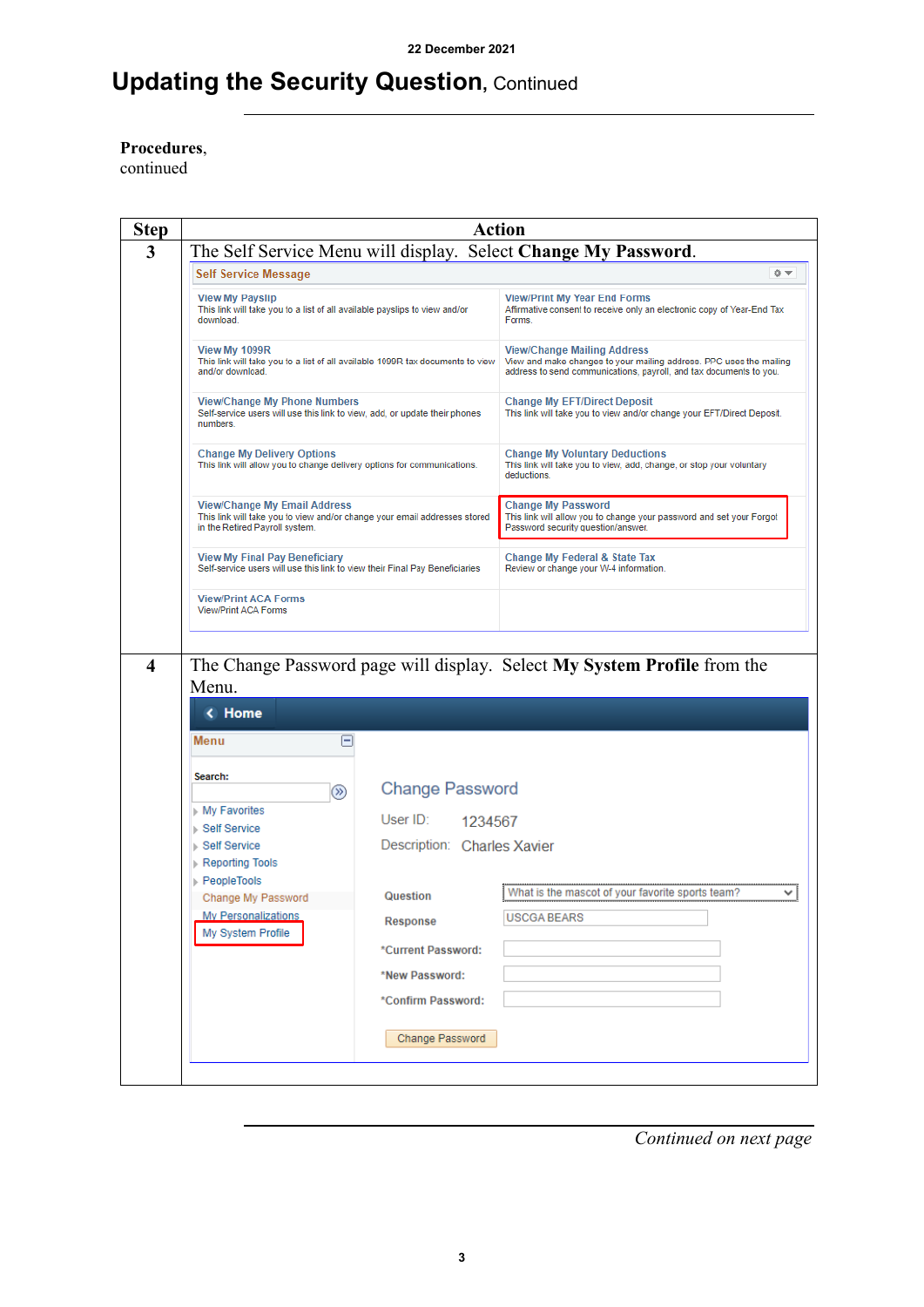### **Updating the Security Question,** Continued

**Procedures**,

continued

|                                    |                                  |                                                |                            | <b>Action</b>                                                                                      |                       |              |              |   |                   |                 |              |
|------------------------------------|----------------------------------|------------------------------------------------|----------------------------|----------------------------------------------------------------------------------------------------|-----------------------|--------------|--------------|---|-------------------|-----------------|--------------|
|                                    |                                  |                                                |                            | The General Profile Information page will display. Select Change or set up                         |                       |              |              |   |                   |                 |              |
|                                    |                                  | forgotten password help.                       |                            |                                                                                                    |                       |              |              |   |                   |                 |              |
| <b>General Profile Information</b> |                                  |                                                |                            |                                                                                                    |                       |              |              |   |                   |                 |              |
| <b>Charles Xavier</b>              |                                  |                                                |                            |                                                                                                    |                       |              |              |   |                   |                 |              |
| <b>Password</b>                    |                                  |                                                |                            |                                                                                                    |                       |              |              |   |                   |                 |              |
| Change password                    |                                  |                                                |                            |                                                                                                    |                       |              |              |   |                   |                 |              |
|                                    |                                  | Change or set up forgotten password help       |                            |                                                                                                    |                       |              |              |   |                   |                 |              |
| <b>Personalizations</b>            |                                  |                                                |                            |                                                                                                    |                       |              |              |   |                   |                 |              |
|                                    |                                  | My preferred language for PIA web pages is:    |                            | English                                                                                            |                       |              |              |   |                   |                 |              |
|                                    |                                  | My preferred language for reports and email is |                            | English                                                                                            |                       | $\checkmark$ |              |   |                   |                 |              |
|                                    |                                  |                                                | <b>Currency Code</b>       | Q                                                                                                  |                       |              |              |   |                   |                 |              |
|                                    |                                  |                                                | <b>Default Mobile Page</b> |                                                                                                    |                       |              | Q            |   |                   |                 |              |
| <b>Alternate User</b>              |                                  |                                                |                            |                                                                                                    |                       |              |              |   |                   |                 |              |
|                                    |                                  |                                                |                            |                                                                                                    |                       |              |              |   |                   |                 |              |
|                                    |                                  |                                                |                            |                                                                                                    |                       |              |              |   |                   |                 |              |
|                                    |                                  |                                                |                            | If you will be temporarily unavailable, you can select an alternate user to receive your routings. |                       |              |              |   |                   |                 |              |
|                                    |                                  | <b>Alternate User ID</b>                       |                            |                                                                                                    |                       | Q            |              |   |                   |                 |              |
|                                    |                                  | <b>From Date</b>                               |                            | 蔮                                                                                                  | (example: 12/31/2000) |              |              |   |                   |                 |              |
|                                    |                                  | <b>To Date</b>                                 |                            | 廍                                                                                                  | (example: 12/31/2000) |              |              |   |                   |                 |              |
| <b>Workflow Attributes</b>         |                                  |                                                |                            |                                                                                                    |                       |              |              |   |                   |                 |              |
| <b>Z</b> Email User                |                                  | <b>V</b> Worklist User                         |                            |                                                                                                    |                       |              |              |   |                   |                 |              |
| <b>Miscellaneous User Links</b>    |                                  |                                                |                            |                                                                                                    |                       |              |              |   |                   |                 |              |
| <b>Email</b>                       |                                  |                                                |                            |                                                                                                    |                       |              |              |   |                   |                 |              |
| Q<br>羁                             |                                  |                                                |                            |                                                                                                    |                       |              | $\mathbb{R}$ | 4 | $1-1$ of 1 $\sim$ |                 | $\mathbb{R}$ |
|                                    | Primary Email Account Email Type |                                                |                            | <b>Email Address</b>                                                                               |                       |              |              |   |                   |                 |              |
|                                    | $\blacktriangleright$            | Home                                           | $\checkmark$               | invalid@bogusemail.com                                                                             |                       |              |              |   |                   | ÷               |              |
|                                    |                                  |                                                |                            |                                                                                                    |                       |              |              |   |                   |                 |              |
| <b>IM Information</b>              |                                  |                                                |                            |                                                                                                    |                       |              |              |   |                   |                 |              |
| 野<br>Q                             |                                  |                                                |                            |                                                                                                    |                       |              |              | к |                   | 1-1 of 1 $\vee$ |              |
| Protocol                           | <b>XMPP Domain</b>               |                                                | <b>UserID</b>              |                                                                                                    |                       | Password     |              |   |                   |                 |              |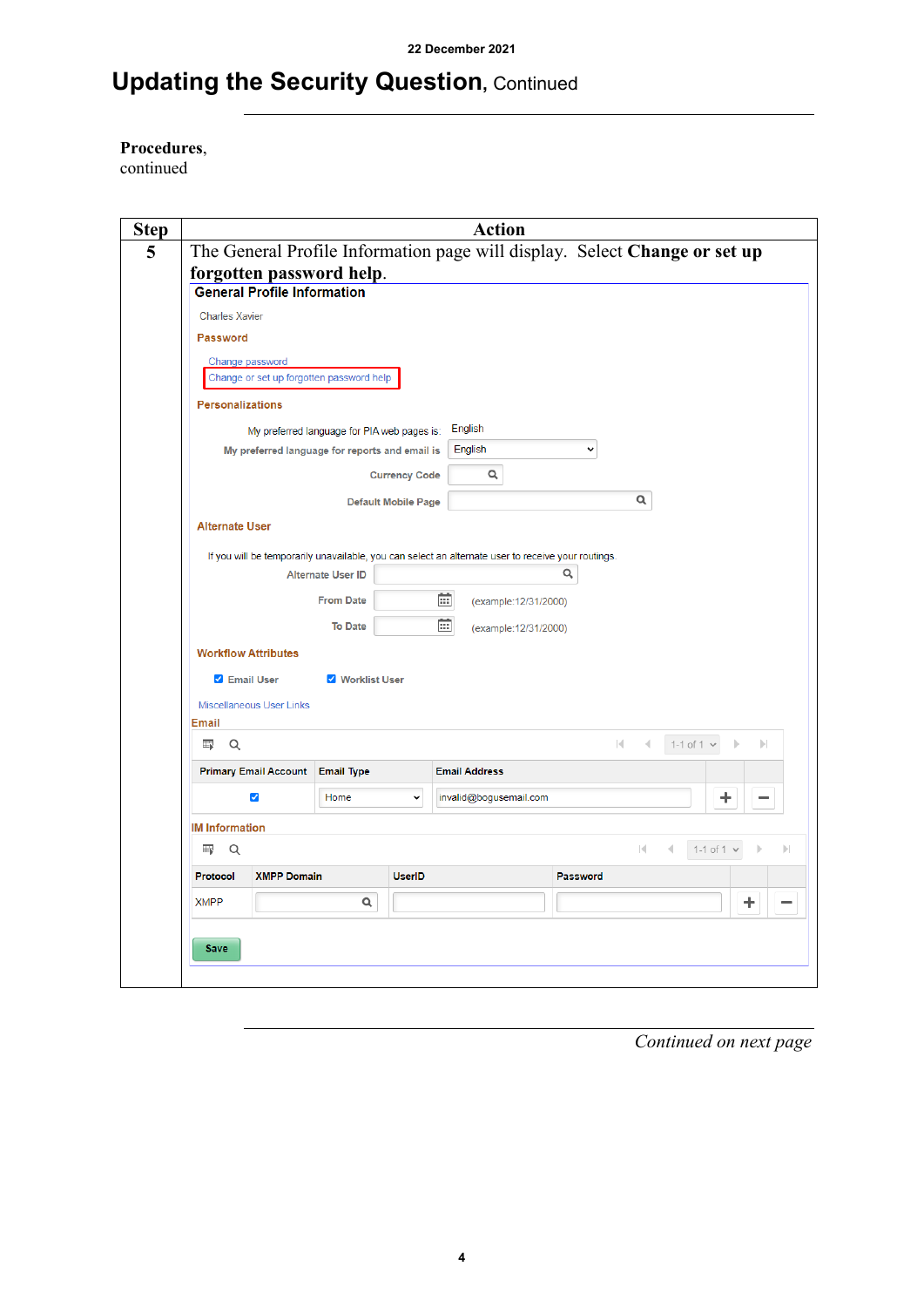### **Updating the Security Question,** Continued

### **Procedures**,

continued

| <b>Step</b>    | <b>Action</b>                                                                                                                                                 |  |  |  |  |  |  |  |
|----------------|---------------------------------------------------------------------------------------------------------------------------------------------------------------|--|--|--|--|--|--|--|
| 6              | Using the drop-down, select a security Question. Then enter the Response.                                                                                     |  |  |  |  |  |  |  |
|                | Change or set up forgotten password help                                                                                                                      |  |  |  |  |  |  |  |
|                | If you forget your password, you can have a new password emailed to you.<br>Enter a question and your response below. These will be used to authenticate you. |  |  |  |  |  |  |  |
|                | What is the mascot of your favorite sports team?<br><b>Question</b>                                                                                           |  |  |  |  |  |  |  |
|                | Select from the list of questions.                                                                                                                            |  |  |  |  |  |  |  |
|                | <b>USCGA BEARS</b><br>Response                                                                                                                                |  |  |  |  |  |  |  |
|                | OK<br>Cancel                                                                                                                                                  |  |  |  |  |  |  |  |
| $\overline{7}$ | Click OK.                                                                                                                                                     |  |  |  |  |  |  |  |
|                |                                                                                                                                                               |  |  |  |  |  |  |  |
|                | Change or set up forgotten password help                                                                                                                      |  |  |  |  |  |  |  |
|                | If you forget your password, you can have a new password emailed to you.<br>Enter a question and your response below. These will be used to authenticate you. |  |  |  |  |  |  |  |
|                | What is/was the name of your first pet?<br>Question                                                                                                           |  |  |  |  |  |  |  |
|                | Select from the list of questions.                                                                                                                            |  |  |  |  |  |  |  |
|                | <b>Bruiser</b><br>Response                                                                                                                                    |  |  |  |  |  |  |  |
|                | <b>OK</b><br>Cancel                                                                                                                                           |  |  |  |  |  |  |  |
|                |                                                                                                                                                               |  |  |  |  |  |  |  |
|                |                                                                                                                                                               |  |  |  |  |  |  |  |